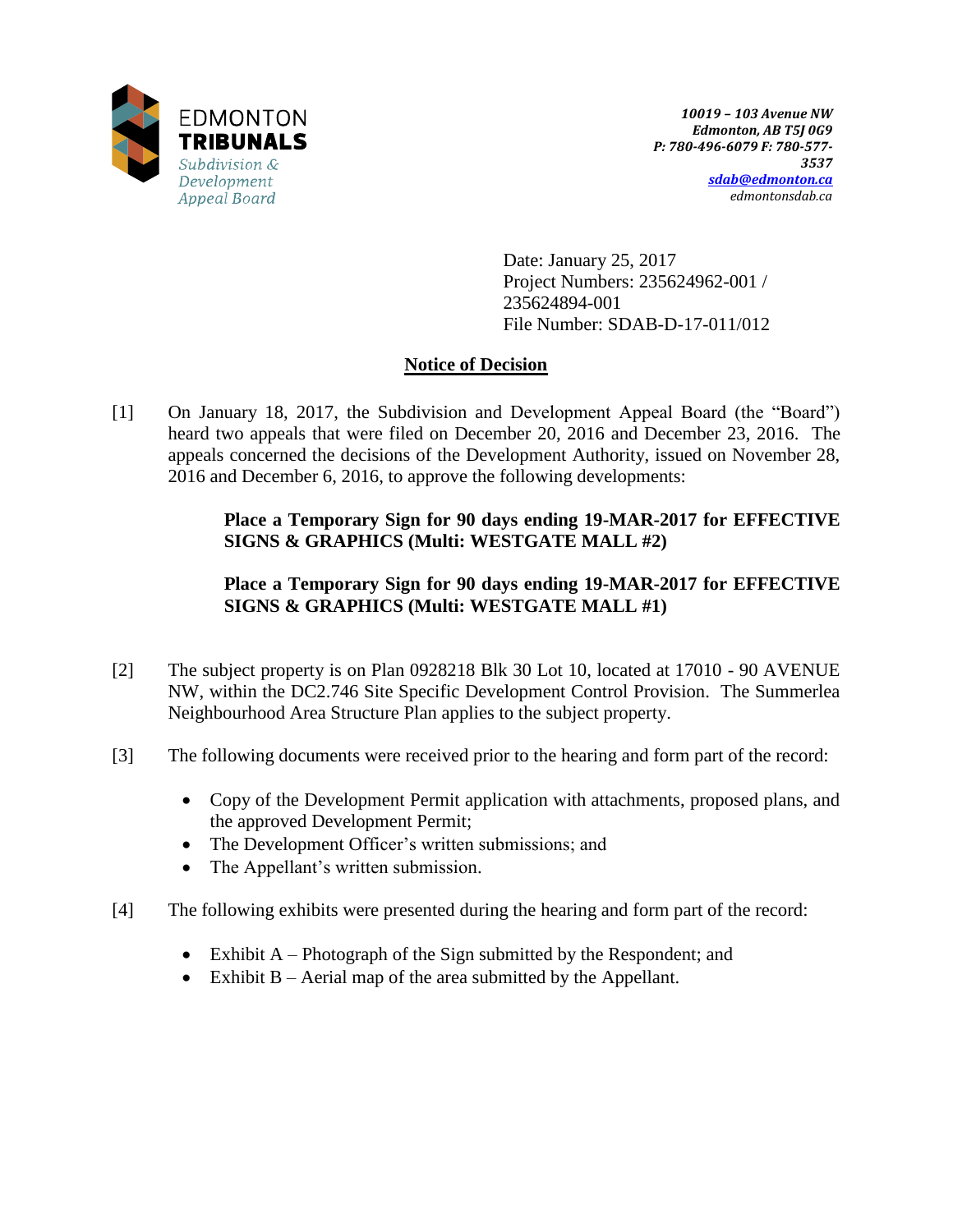### **Preliminary Matters**

- [5] At the outset of the appeal hearing, the Presiding Officer confirmed with the parties in attendance that there was no opposition to the composition of the panel.
- [6] The Presiding Officer outlined how the hearing would be conducted, including the order of appearance of parties, and no opposition was noted. File number SDAB-D-17-011 and File number SDAB-D-17-012 would be heard concurrently.
- [7] The appeal was filed on time, in accordance with Section 686 of the *Municipal Government Act*, R.S.A 2000, c. M-26 (the "*Municipal Government Act*").

### **Summary of Hearing**

- *i) Position of the Appellant, Mr. Kennedy, KENNEDY, representing West Edmonton Mall*
- [8] Mr. Kennedy submitted his client is concerned with the type of sign and the mechanism by which it was approved. The Development Officer exercised her variance powers contrary to City Council's intent set out in the DC2 Site Specific Development Control Provision (DC2).
- [9] He referred the Board to his submission.
- [10] Direct Control Zoning is a specific agreement between an owner and City Council. The *Edmonton Zoning Bylaw 12800* is referenced several times along with the word "shall".
- [11] The DC2 states that one of the Permitted Uses is a Temporary On-premises Sign. This is not a Discretionary Use, this is a Permitted Use. Further, DC2.746.4.j states that "Signs shall be developed in accordance with Schedule 59E". Most DC regulations do not reference a section of a current Bylaw and at times reference just the signage Bylaw. The policy is to go to the current Bylaw which references Schedule 59E at the time of the DC in 2009.
- [12] The signage Bylaw has changed since 2009 and due to the new Bylaw you must look back to what was regulated at that point.
- [13] From the 2009 Bylaw and Schedule 59E, "the maximum duration for each Temporary Sign location shall be 180 days in a calendar year, provided that no Temporary Sign shall remain in a location for more than 90 consecutive days, during which unlimited changes to the Copy of the Signs shall be allowed. Following each removal of a Temporary Sign, the location shall remain free from Temporary Signs for a minimum of 30 consecutive days."
- [14] You can have a sign for 3 months and then there must be 30 days in between before the next sign is allowed. The intent is for "temporary" signage.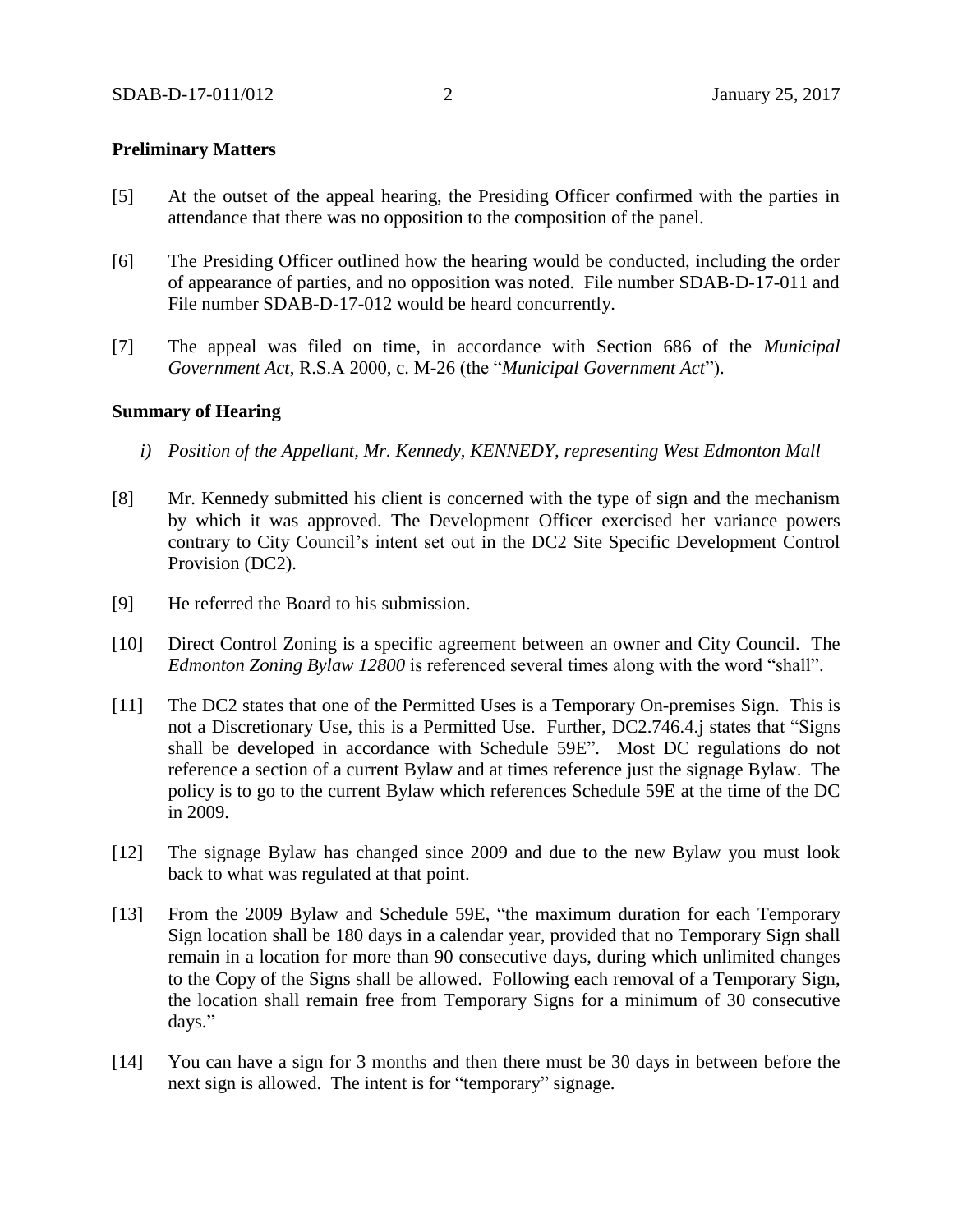- [15] The variance is being appealed because the Respondent has been applying for this for 7 years back to back. The Respondent is not using this application to waive the variance for the 30 days or the 180 day maximum per year. They have had a continuous Temporary Sign on this location for 7 years.
- [16] Mr. Kennedy referenced the regulations for Temporary Signs in Section 13.4 from the 2009 Bylaw. The Application must include a scaled Site Plan including information on the location of curb lines, property lines, and location of driveway access points. That is the most stringent piece of the regulation for a Temporary Sign.
- [17] Council intended this particular Sign Class provided that it should not remain in a location for more than 90 consecutive days and the location shall remain free from Temporary Signs for a minimum of 30 consecutive days.
- [18] He read the requirements for a sign that is to be used permanently and has been permanently located on the property. His client does not have an issue with a permanent sign that has been applied for under the proper channels.
- [19] The Respondent has used the Temporary Sign and the variance powers of the Development Officer to allow the use for a Temporary Sign without all the regulations present.
- [20] The submission showed an example of the type of sign that is being applied for.
- [21] The Appellant will continue to appeal any Temporary Sign with a variance as it does not follow the DC2 in 2009.
- [22] In response to questions by the Board, Mr. Kennedy stated that he could not confirm if there is a permanent Freestanding Sign on the subject Site.
- [23] He could not confirm if the proposed Sign has been previously appealed.
- [24] With regard to the year the Bylaw changed, he stated that whether or not there were any breaks, an application would be made for a 90 day sign. However, because the first sign did not have a variance, a temporary sign can be applied for. For a second application for days 91 to 180, a variance would be needed because there was not a 30 day break. That would be the first variance on the second application. On day 181, that application had a variance of the 30 days and now adding it to the 180 days it moves to the 270 day range of that year. Therefore, every application since then has had those two variances waived.
- [25] With regard to the Development Officer's variance powers, he stated that from the Development Officer's perspective, if there are no concerns and helps businesses in the area, there is no issue. However, in their opinion, the Sign should be applied for as a permanent Sign.
- [26] He agreed that the Development Officer has variance powers.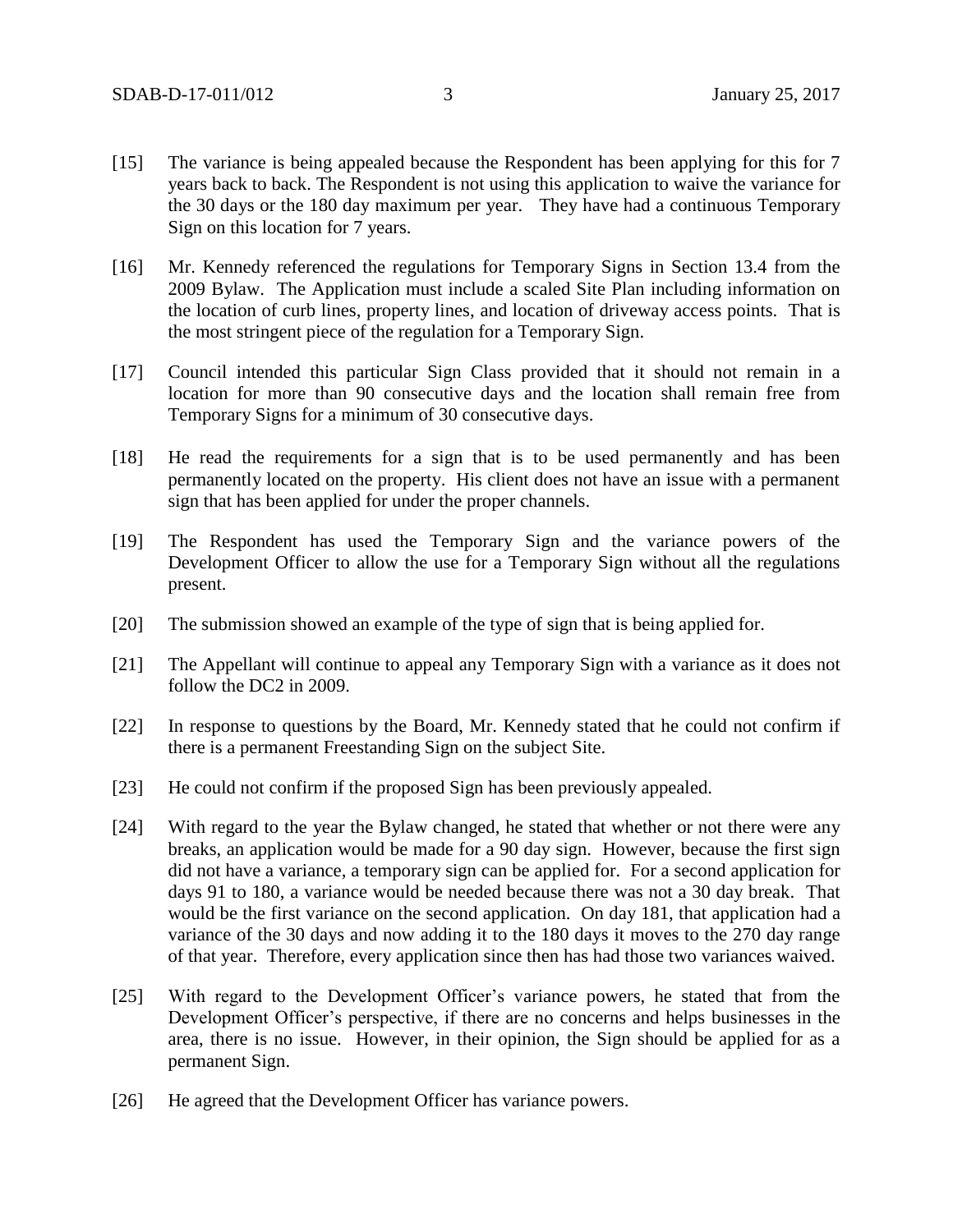- [27] He was asked if relying on the wording in the regulations that the word 'shall' indicates that City Council has taken that discretion away from the Development Officer. He stated that he believes the Development Officer has the discretion if there are no complaints and if a variance will not affect the neighbourhood. In his opinion, a variance should not have been granted for 7 years. His client has not appealed any of the Temporary Signs before because it was always a discretionary notification. They would like to see the sign with the proper permit.
- [28] The Board has to determine whether or not the Development Officer's variance powers were used correctly and in accordance with what City Council intended. Regarding the Bylaw in 2009, Council did not intend to have Temporary Signs to be used for 7 years.
	- *ii) Position of the Development Officer, Ms. Daum who was accompanied by Mr. Adams*
- [29] The Development Officers did not have a presentation but would answer questions from the Board.
- [30] They agreed that the variance has been approved for the Temporary Sign for several years. The Development Officers advised the Board that when an application is received for a Temporary Sign, each application is considered as a new application. If variances are required for a new sign based on signs that have been applied for previously, they will look at it as a separate application.
- [31] They confirmed that they are able to determine if there has been a previous sign application for a specific site.
- [32] They reviewed the map of the sign locations on the subject site. Applicants are required to submit a map showing sign locations on site. Although the map shows more than one sign, the Applicant uses the same map when making a new application so the map will show previous signs on the site. The confirmed that the Applicant is able to move the sign to the different locations shown on the map.
- [33] They confirmed that they are able to track the time period between signs through the POSSE system to see previous sign applications and if it meets the 30 days or not.
- [34] They confirmed that a sign is allowed for 180 days on the site no matter where it is located. The 180 days is for a specific sign location outlined in Sign Schedule 59E in 2009. The 30 days is applied to the site as a whole.
- [35] They confirmed that although it is one site, if the sign is moved around it is possible to get more than 180 days for that site but not that location. The Bylaw for a Temporary Sign has changed over time and the variances were specifically looked at to bring them more in line with the current *Edmonton Zoning Bylaw* Sign Schedules. The Development Officers' conceded there may be inconsistencies with the Bylaw from past versions of same.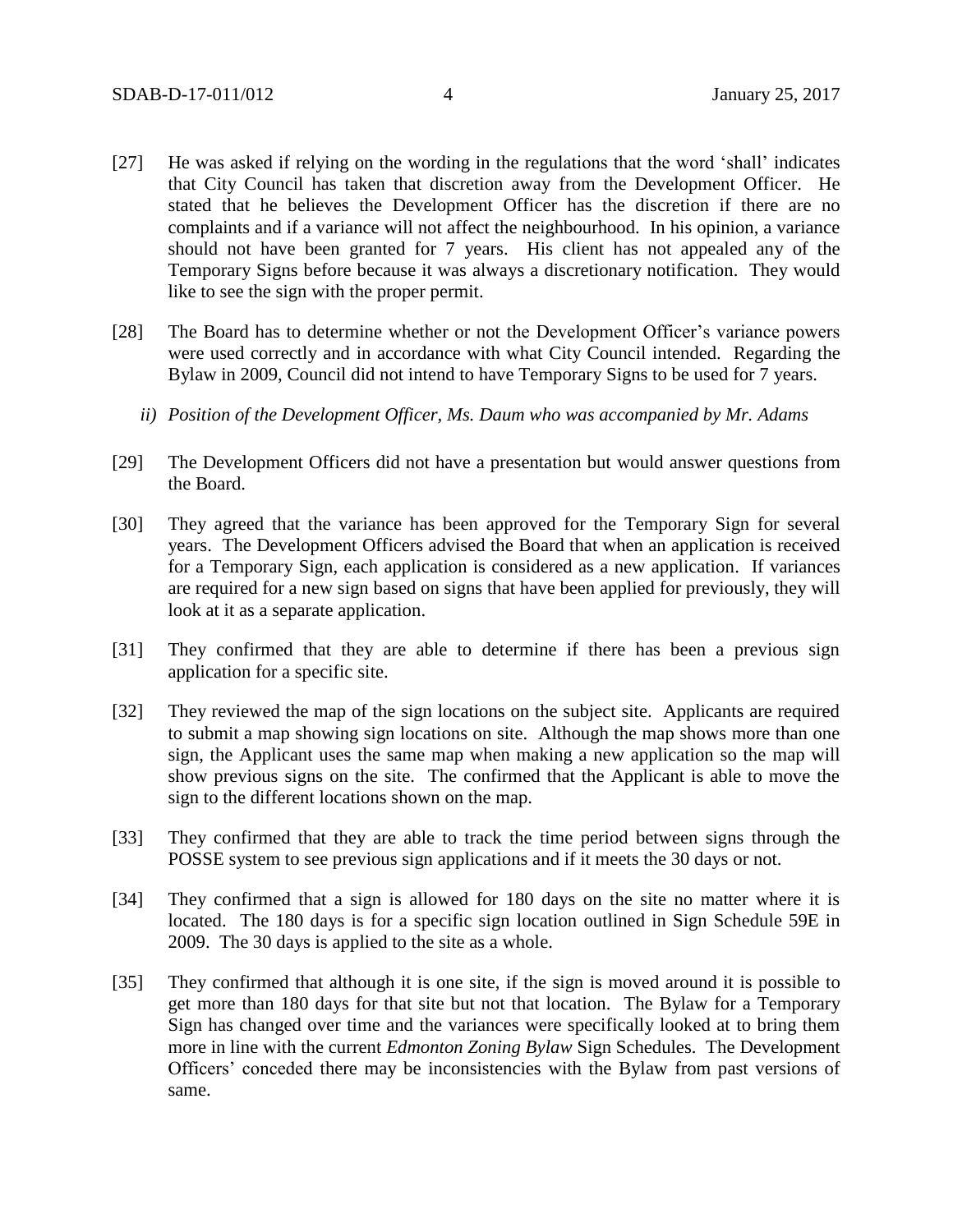- [36] With regard to the signs being continually approved and can go on for 365 days a year but are not moving on the site, the Development Officer stated that the current Sign Schedule 59E for a Temporary Sign will be allowed for 365 days a year. The abutting CSC Shopping Centre Zone also references Schedule 59E and 365 days a year. This variance is looking at where the Sign Schedule is currently and where there may be a hardship to a developer that has an older DC2 zone and bring it more in line with the current Sign Schedule.
- [37] The Development Officers confirmed that there is a difference between Temporary and Permanent Signs. The definition of a Temporary Sign is if it can be removable or moved around a site so there is the possibility in the current *Edmonton Zoning Bylaw* to maintain a sign for 365 days by moving them from location to location as long as they apply for a Development Permit. A Permanent Sign would be more of a substantial structure and permanent structure with its own separation distances and regulations. When they look at the *Edmonton Zoning Bylaw*, they look at the structure of the sign and the regulations they are in. If it is permitted in an area, the sign could be there for 365 days and would be considered temporary.
- [38] They were asked to comment on the two different types of signs and the time limits and the interpretation of Council's intent. They stated that Sign Schedule 59E permits a sign for 365 days a year which could be Council's intent from the way that regulation was written. In the 2009 Bylaw, there is a maximum of 180 days per year and 90 days at one time with a 30 day separation in between signs. They used their discretion to bring it more line with the current *Edmonton Zoning Bylaw* and Council's direction.
- [39] With regard to the 2009 Bylaw and the current Bylaw, he stated that Sign Schedule 59E referenced the *Edmonton Zoning Bylaw* as it was in effect at the time. There is the variance power and the Development Officer felt it was appropriate to issue variances and bring it more in line with the current *Edmonton Zoning Bylaw*.
- [40] They were asked if this process is different than looking at that specific DC. They stated that there have variances issued for Temporary Signs in similar situations where there is no specific direction to not follow that. Some DC zones have given direction specifically within the wording of that DC zone for Temporary Signs and many will reference a Sign Schedule or a section of the *Land Use Bylaw* that predates 2002.
- [41] They could not confirm if there are any permanent signs on the subject Site.

*iii) Position of the Respondent, Mr. Fitzpatrick, representing Effective Signs & Graphics* 

- [42] He is employed by Curbex Media who owns representing Effective Signs & Graphics.
- [43] The application is about interpretation of the Bylaw which is the same in Calgary or other Cities.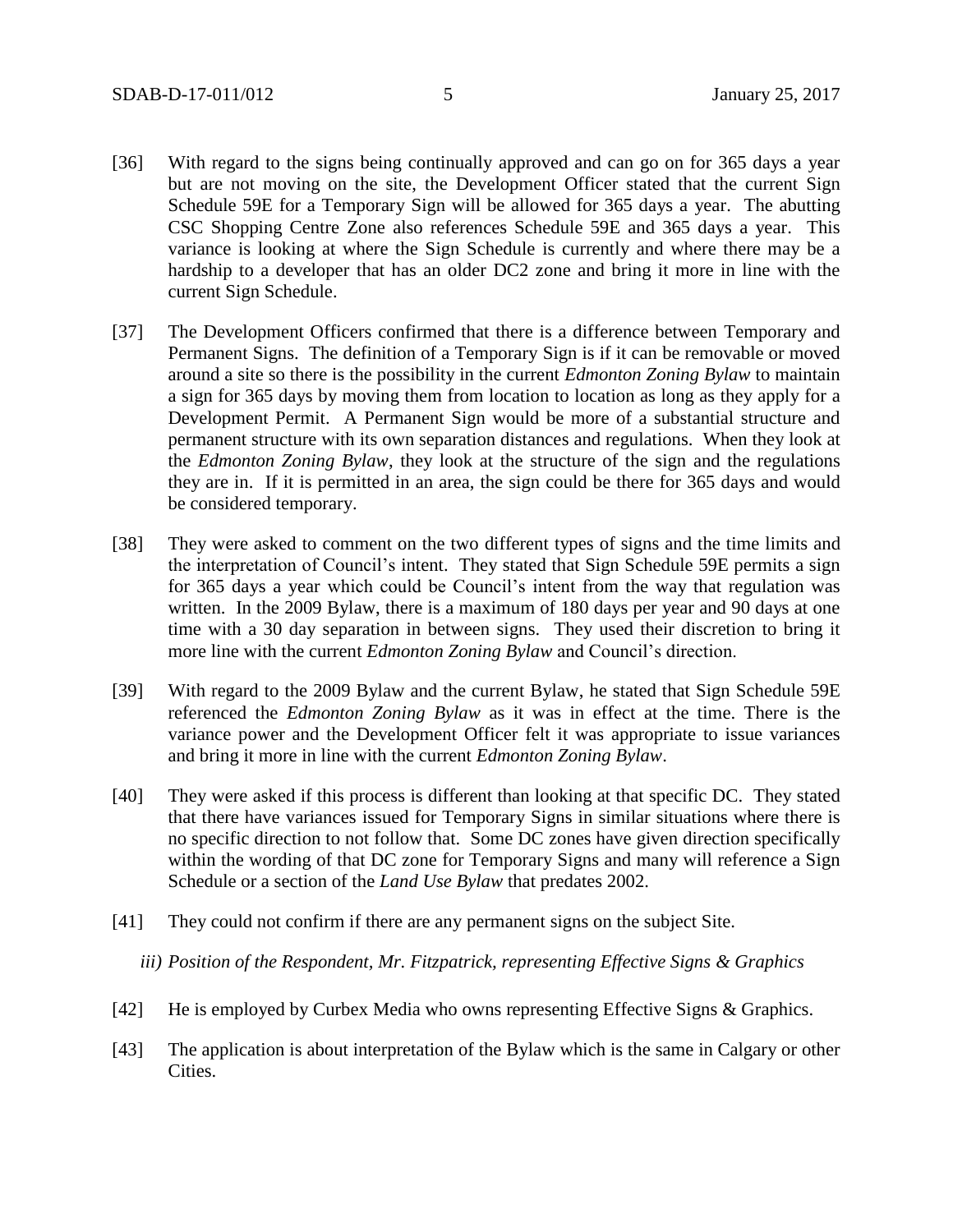- [44] The signs have been applied for correctly under the *Edmonton Zoning Bylaw* and he is not sure why there is a concern regarding the signs.
- [45] He submitted a photograph of a standalone sign and the proposed sign is a graphic sign that is maintained.
- [46] They are willing to remove the sign to meet the 30 day requirement if needed. However, in his opinion, if the Bylaw is interpreted correctly they are not doing anything wrong.
- [47] He has paperwork from the client for this sign and how the signs work for the business and generate revenue. His company only supplies the product that the customers want.
- [48] He referenced the photograph and stated that he is not certain if there are any permanent signs on the site. He is only aware of the area of the proposed signs.
- [49] The Respondent submitted that the signs do not have a visual impact on traffic.
- [50] In response to questions by the Board, he stated that the signs will be in the same spot with the copy changing.
- [51] He stated the signs have been there for 90 days with 2 separate Development Permits for the structure. There will be a new copy every 30 days.
- [52] It is the interpretation of the Bylaw that if they are not taking down the sign after 30 days they will move it. The sign has not been there for 7 years.
	- *iv) Rebuttal of the Appellant, Mr. Kennedy*
- [53] He submitted a Google map showing that it appears there are currently 5 signs on the subject site.
- [54] He clarified if a sign can be move or a new application is required. He stated that the *Edmonton Zoning Bylaw* is for the site not the location on the site and this approved permit has 2 variances and is demonstration of that. If a sign can be moved 100 feet over and reapply for a restart in timing there could be perpetual signs on the site because there will always be a restart. The intent of the Bylaw is that the signs are temporary.
- [55] The signs are regulated by a standard regulation that does not take into account architectural and consideration for site lines that a permanent sign does.
- [56] They are concerned that this is not an appropriate use with a variance to take a Temporary Sign and reference the current Sign Bylaw because this Sign Bylaw references Sign Schedule 59E in 2009. Council inserted that specifically so they referenced that set of guidelines for this property so all the other regulations in the DC apply until the Applicant rezones the property.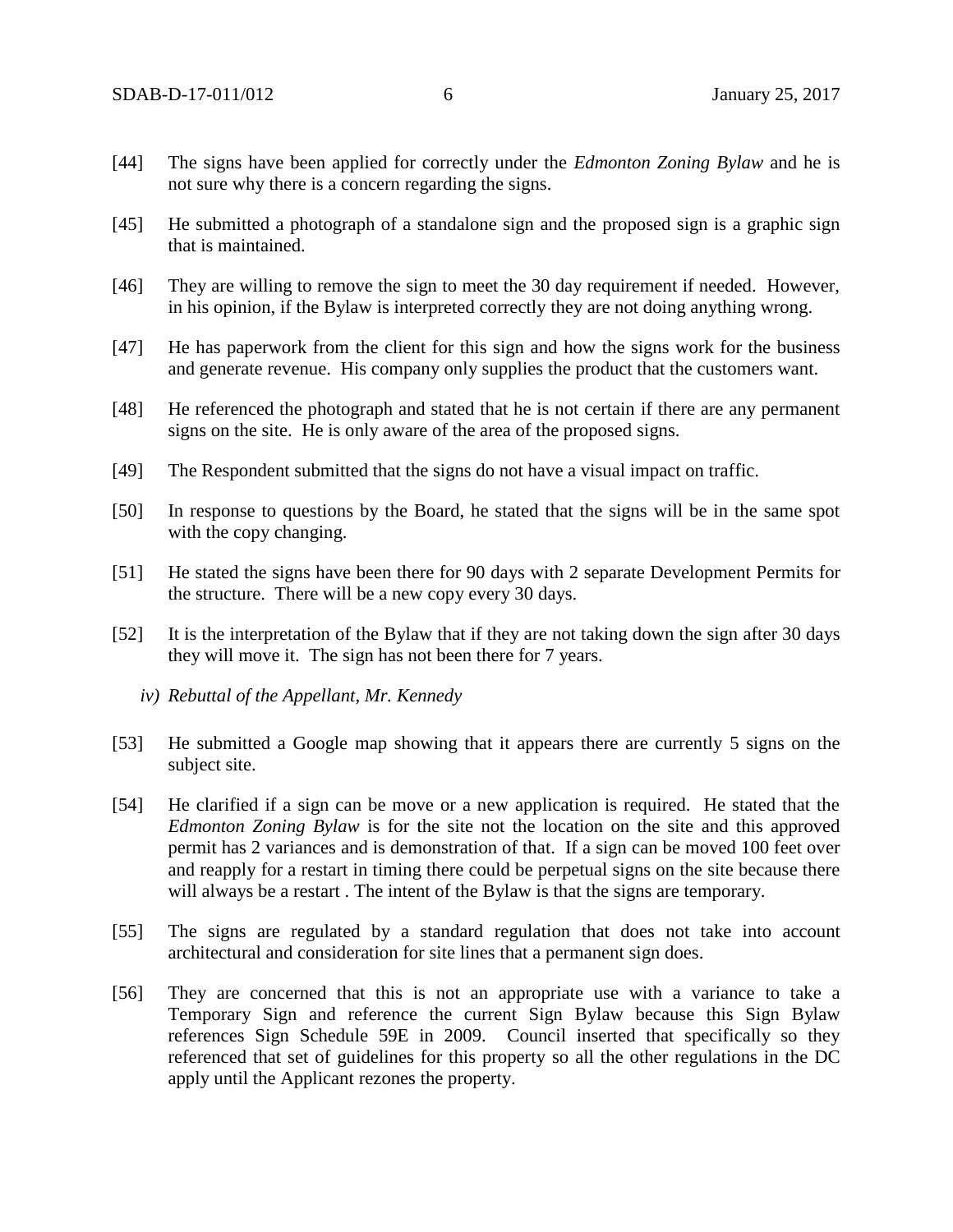- [57] There are several opportunities for Temporary and Permitted Signs. Permanent Signs have specific regulations. The Development Officer is allowing a Permanent Sign Use without any of the accompanying regulations.
- [58] The variance has been perpetual and this is an inappropriate Use of the variance.
- [59] In response to questions by the Board, he stated that the 2009 Sign Schedule 59E refers to 180 days in the calendar year. If the calendar year started now, what happened in the past cannot be used.
- [60] He does not believe that is the way the Bylaw is interpreted otherwise they would not be granting the variances, that was done when the Sign was applied for. Now that it is a new calendar year that may give them the 180 days. He believes the Board is to regulate at the time of application or if the Board refuses the Development Permit application the Applicant can make another application.
- [61] The Board needs to focus on the regulations of the DC. Council had specific intent for this site and if Council made changes to the Bylaw and the Sign Bylaw, it does not move forward. The Development Officer cannot look at what future Bylaws may be, they need to get the current information.

### **Decision**

[62] The appeals are DENIED and the decisions of the Development Authority are CONFIRMED. The developments are GRANTED with conditions as approved by the Development Authority.

#### **Reasons for Decision**

- [63] The proposed Signs are Listed Uses in the DC2.746 Site Specific Development Control Provision.
- [64] Section 641(4)(b) of the *Municipal Government Act* states that despite section 685, if a decision with respect to a development permit application in respect of a direct control district is made by a development authority, the appeal is limited to whether the development authority followed the directions of council, and if the subdivision and development appeal board finds that the development authority did not follow the directions it may, in accordance with the directions, substitute its decision for the development authority's decision.
- [65] Accordingly, the Board cannot vary the decision of the Development Officer unless it concludes that the Development Officer failed to follow the directions of Council. To determine what the directions of Council are, the Board must look to, among other things, the provisions of the DC1. DC2.746.4.j states "Signs shall be developed in accordance with Schedule 59E."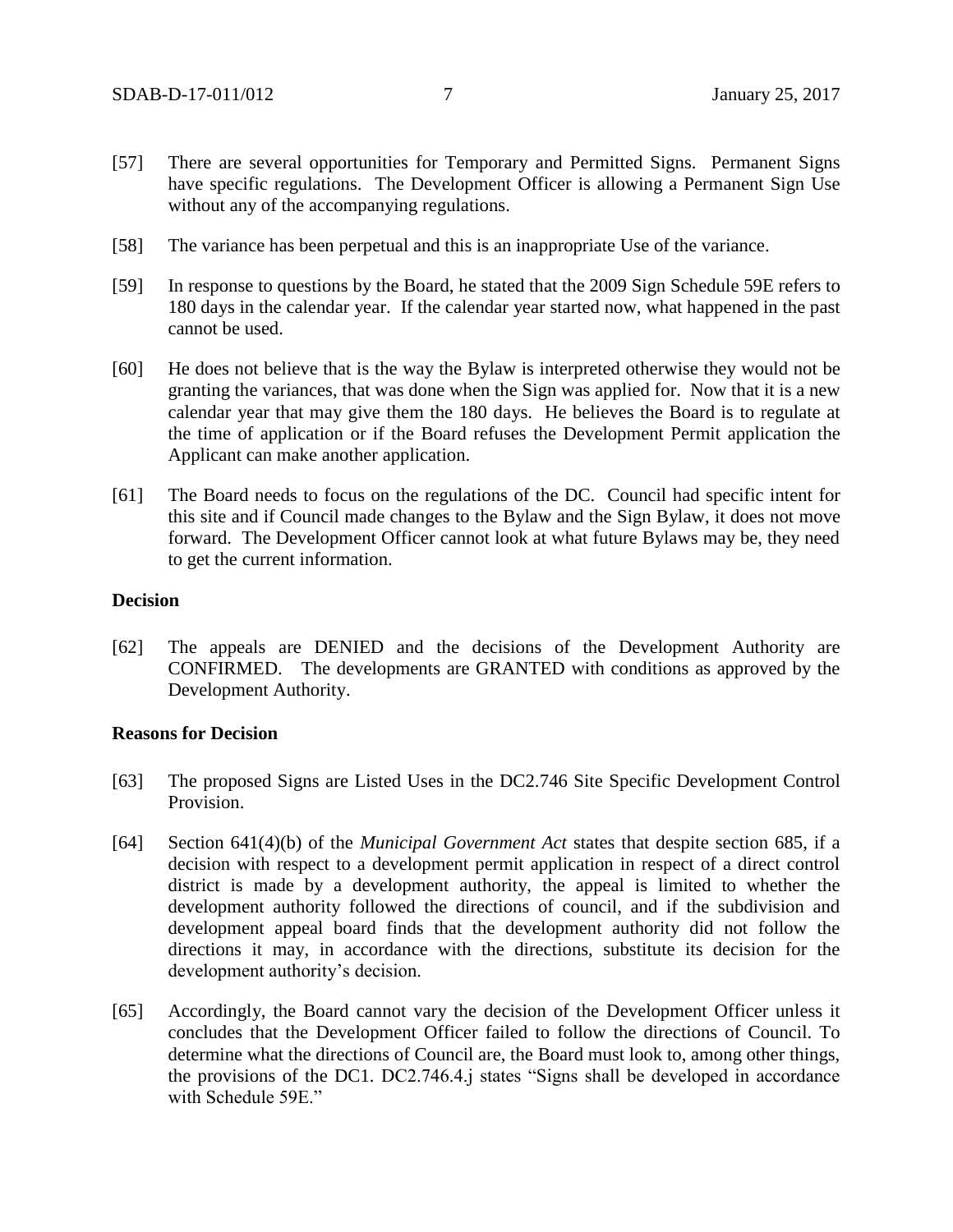- [66] Section 11.3(1)(a) of the *Edmonton Zoning Bylaw* states that in approving a Development Permit Application pursuant to Section 11.2, the Development Officer shall adhere to the following: a variance shall be considered only in cases of unnecessary hardship or practical difficulties peculiar to the Use, character, or situation of land or a building, which are not generally common to other land in the same Zone.
- [67] Based on the evidence submitted, it would be improper to make a judgement on the application of the Development Officer's use of her variance power. There are two principal reasons supporting this decision:
	- 1. In the decision of the Alberta Court of Appeal in *Parkdale-Cromdale Community League Association v. Edmonton (City)*, 2007 ABCA 309, at paragraph 8, the court references Section 720.3(3) which states "all Regulations in the Zoning Bylaw shall apply to development in the Direct Control Provision, unless such Regulations are specifically excluded or modified in a Direct Control Provision." The Court held that the "mere listing of a series of permissible uses does not "specifically exclude" other general provisions of the Bylaw. The logic of this argument would exclude the application of all generic rules, which could not have been intended." **Therefore it follows that the Development Officer's general variance powers found in Section 11.3(1)(a) apply in this case.**
	- 2. DC2.746.4.j states "Signs shall be developed in accordance with Schedule 59E." Sign Schedule 59E allows for Temporary Signs to be in place for a limited duration. Under Section 6.2(27), "Temporary Signs means any On-premises or Off-premises Sign that is **relocatable or removable** [emphasis added by the Board] from a Site and used for advertising of a limited duration." These are Temporary Signs and notwithstanding that the signs may have been at the site for 7 years, are temporary by definition.
- [68] Based on the evidence submitted, the Board finds that the Development Officer followed the directions of City Council outlined in the DC2.746 Site Specific Development Control Provision.

Wington Tottel

Mr. W. Tuttle, Presiding Officer Subdivision and Development Appeal Board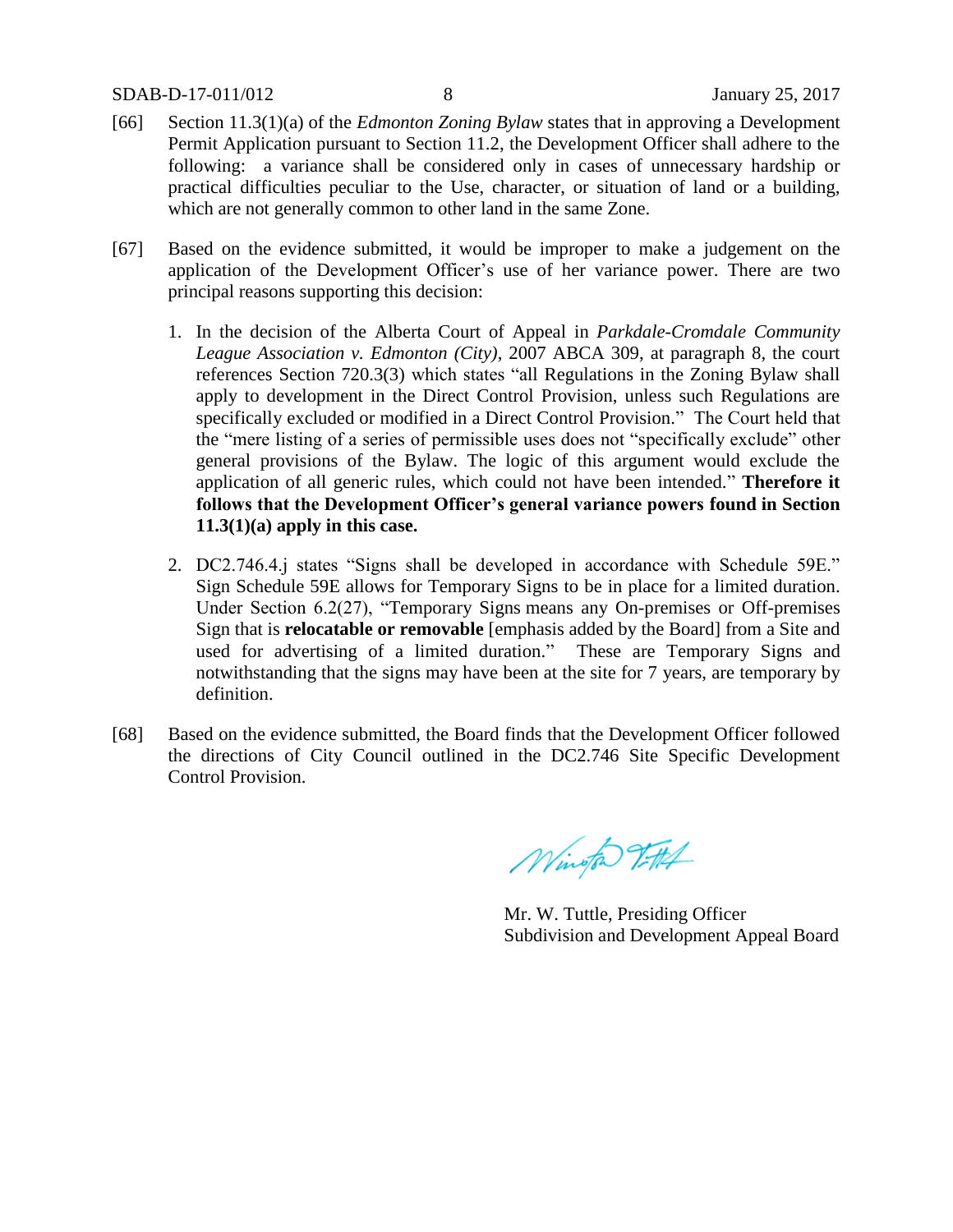### **Important Information for the Applicant/Appellant**

- 1. This is not a Building Permit. A Building Permit must be obtained separately from the Sustainable Development Department, located on the  $5<sup>th</sup>$  Floor, 10250 – 101 Street, Edmonton.
- 2. Obtaining a Development Permit does not relieve you from complying with:
	- a) the requirements of the *Edmonton Zoning Bylaw*, insofar as those requirements have not been relaxed or varied by a decision of the Subdivision and Development Appeal Board,
	- b) the requirements of the *Alberta Safety Codes Act*,
	- c) the *Alberta Regulation 204/207 – Safety Codes Act – Permit Regulation*,
	- d) the requirements of any other appropriate federal, provincial or municipal legislation,
	- e) the conditions of any caveat, covenant, easement or other instrument affecting a building or land.
- 3. When an application for a Development Permit has been approved by the Subdivision and Development Appeal Board, it shall not be valid unless and until any conditions of approval, save those of a continuing nature, have been fulfilled.
- 4. A Development Permit will expire in accordance to the provisions of Section 22 of the *Edmonton Zoning Bylaw, Bylaw 12800*, as amended.
- 5. This decision may be appealed to the Alberta Court of Appeal on a question of law or jurisdiction under Section 688 of the *Municipal Government Act*, RSA 2000, c M-26. If the Subdivision and Development Appeal Board is served with notice of an application for leave to appeal its decision, such notice shall operate to suspend the Development Permit.
- 6. When a decision on a Development Permit application has been rendered by the Subdivision and Development Appeal Board, the enforcement of that decision is carried out by the Sustainable Development Department, located on the 5th Floor, 10250 – 101 Street, Edmonton.

*NOTE: The City of Edmonton does not conduct independent environmental checks of land within the City. If you are concerned about the stability of this property for any purpose, you should conduct your own tests and reviews. The City of Edmonton, when issuing a development permit, makes no representations and offers no warranties as to the suitability of the property for any purpose or as to the presence or absence of any environmental contaminants on the property.*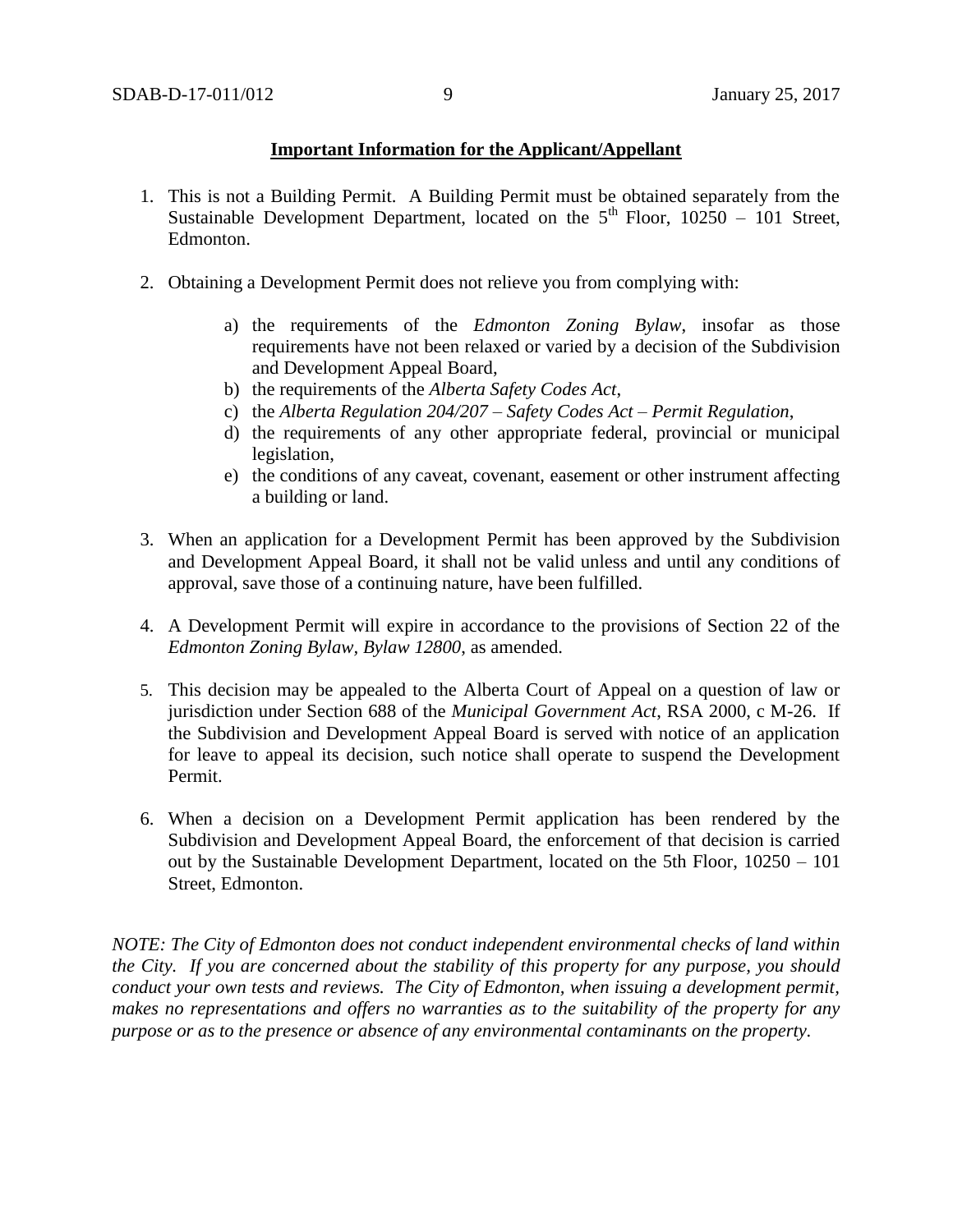

Date: January 25, 2017 Project Number: 221254882-005 File Number: SDAB-D-17-013

# **Notice of Decision**

[1] On January 18, 2017, the Subdivision and Development Appeal Board (the "Board") heard an appeal that was filed on **December 21, 2016**. The appeal concerned the decision of the Development Authority, issued on December 19, 2016, to refuse the following development:

## **Change the Use of a Single Detached House to a Duplex House**

- [2] The subject property is on Plan RN39A Blk 5 Lot 9, located at 11142 125 STREET NW, within the RF3 Small Scale Infill Development Zone. The Mature Neighbourhood Overlay and the West Ingle Area Redevelopment Plan apply to the subject property.
- [3] The following documents were received prior to the hearing and form part of the record:
	- Copy of the Development Permit application with attachments, proposed plans, and the refused Development Permit;
	- The Development Officer's written submissions; and
	- Submission from the Appellant.

## **Preliminary Matters**

- [4] At the outset of the appeal hearing, the Presiding Officer confirmed with the parties in attendance that there was no opposition to the composition of the panel.
- [5] The Presiding Officer outlined how the hearing would be conducted, including the order of appearance of parties, and no opposition was noted.
- [6] The appeal was filed on time, in accordance with Section 686 of the *Municipal Government Act*, R.S.A 2000, c. M-26 (the "*Municipal Government Act*").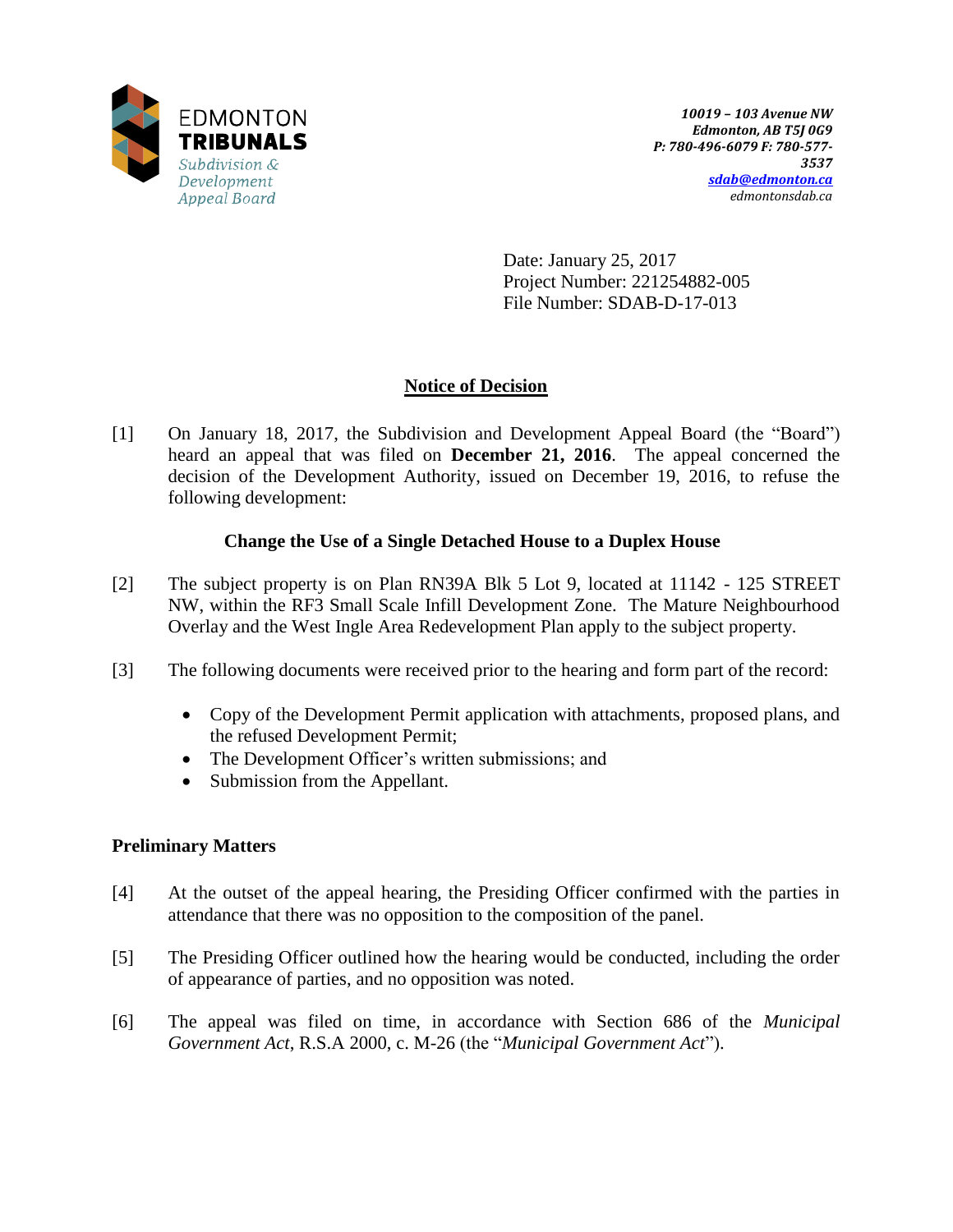### **Summary of Hearing**

At the onset of the hearing the Presiding Officer asked the Appellant, Mr. Wilson, if anything has been constructed on the property. Mr. Wilson stated that the building is under construction but the permit is for a basement development and not a Secondary Suite until the appeal process is finished. Mr. Wilson is asking the Board to determine if the proposed development is for a Secondary Suite and not a Duplex.

- *i) Position of the Appellant, Mr. Wilson*
- [7] He purchased the property because it is a good location for a Secondary Suite and is in close proximity to transportation and amenities.
- [8] The City is encouraging higher density developments. The subject Site is within the RF3 Small Scale Infill Development Zone. There are other multi-family dwellings on the street.
- [9] There are several large lots in the area that are 132 feet deep and the subject site is 150 feet deep. The site is still deficient for the required size for a Secondary Suite by 3.4 percent.
- [10] When designing the proposed development they were considerate of the character of neighbourhood and the older houses that have front verandas.
- [11] They wanted a Secondary Suite so they developed a front staircase to keep it in style with front verandas as shown in TAB 2 of his submission.
- [12] Although the front looks as though there is a veranda, the large windows in the basement facing the street are an issue.
- [13] He made the development permit application prior to the lot being subdivided.
- [14] He referred to TAB 3 of his submission, the blockface calculations that were done by a surveyor, and the Plot Plan.
- [15] He was not sure how the blockface was set and the average distance and he believes the surveyor was unsure as well.
- [16] Using the abutting lot north and south of the subject site, the average distance is almost the same for the entire street.
- [17] That calculation was used for the building within what was a non-variance for the lot.
- [18] He spoke to the Development Officer and he believed he did not err in using the south lot in determining the calculation because the lot north of the subject site is vacant.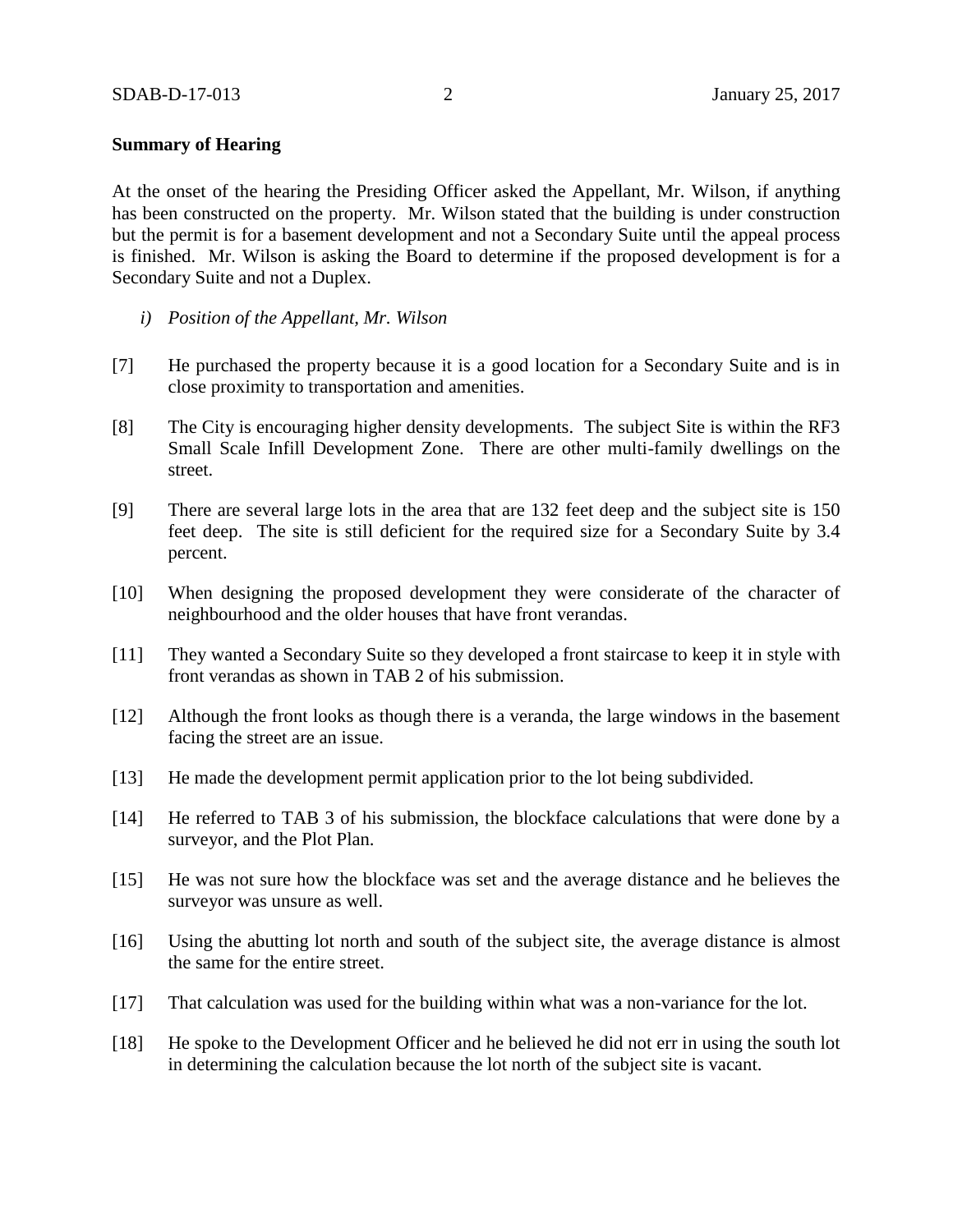- [19] The main issue is the front facing door. When he designed the house he did not think it would be an issue since Section 86.4 of the *Edmonton Zoning Bylaw* states that a Secondary Suite shall be developed in such a manner that the exterior of the principal building containing the Secondary Suite shall appear as a single Dwelling. In his opinion, the door to the Secondary Suite is underground and does not look like a Duplex.
- [20] The only section of the Bylaw they were not able to meet was Section 7.2(7), the Use Class for a Secondary Suite that states that a Secondary Suite also has an entrance separate from the entrance to the principal Dwelling, either from a common indoor landing or directly from the side or rear of the structure. In his opinion, they were trying to follow the intent of the Bylaw by making it like more like a veranda than a front entryway.
- [21] He referred to TAB 6 of his submission, a map of the street and the highlighted area are all multi-family houses. Photographs show Semi-detached houses on the street. Even if the house that looks like a Duplex, it is not out of character of the area. These developments are allowed in an RF3 Low Density Development.
- [22] He believes all the other reasons for refusal are for a Duplex and do not apply to the proposed development.
- [23] In response to questions by the Board, Mr. Wilson confirmed that the parking area shown on the plans is a garage pad. He has not made an application for a garage. He would like to build two separate garages. He believes the garages will be deficient by a few feet but can modified if needed.
- [24] With regard to the basement plan, he stated that the stairs go from the side to the front steps. They were designed that so the building could be used without the Secondary Suite if needed. If the Secondary Suite is not approved they can use it as part of the main dwelling. There is not a good place to enter the building other than the front.
- [25] The left side on the plan shows that the staircase and door area almost underground and that the railing is spindle so you can see part of the door through it. The door faces the street.
- [26] The house will be built to sell whether it is a Duplex or a Secondary Suite. However, if the Secondary Suite is not approved he will keep it as a Single Family Dwelling.
- [27] He confirmed that the stairs will be removed if it is sold as a Single Family Dwelling.
- [28] He confirmed that the blockface was used from the house down the street since the lot next to the site is vacant. That is what he has done in the past. The surveyor determined where the house will be located on the site.
- [29] He confirmed that the house that was on the lot was demolished.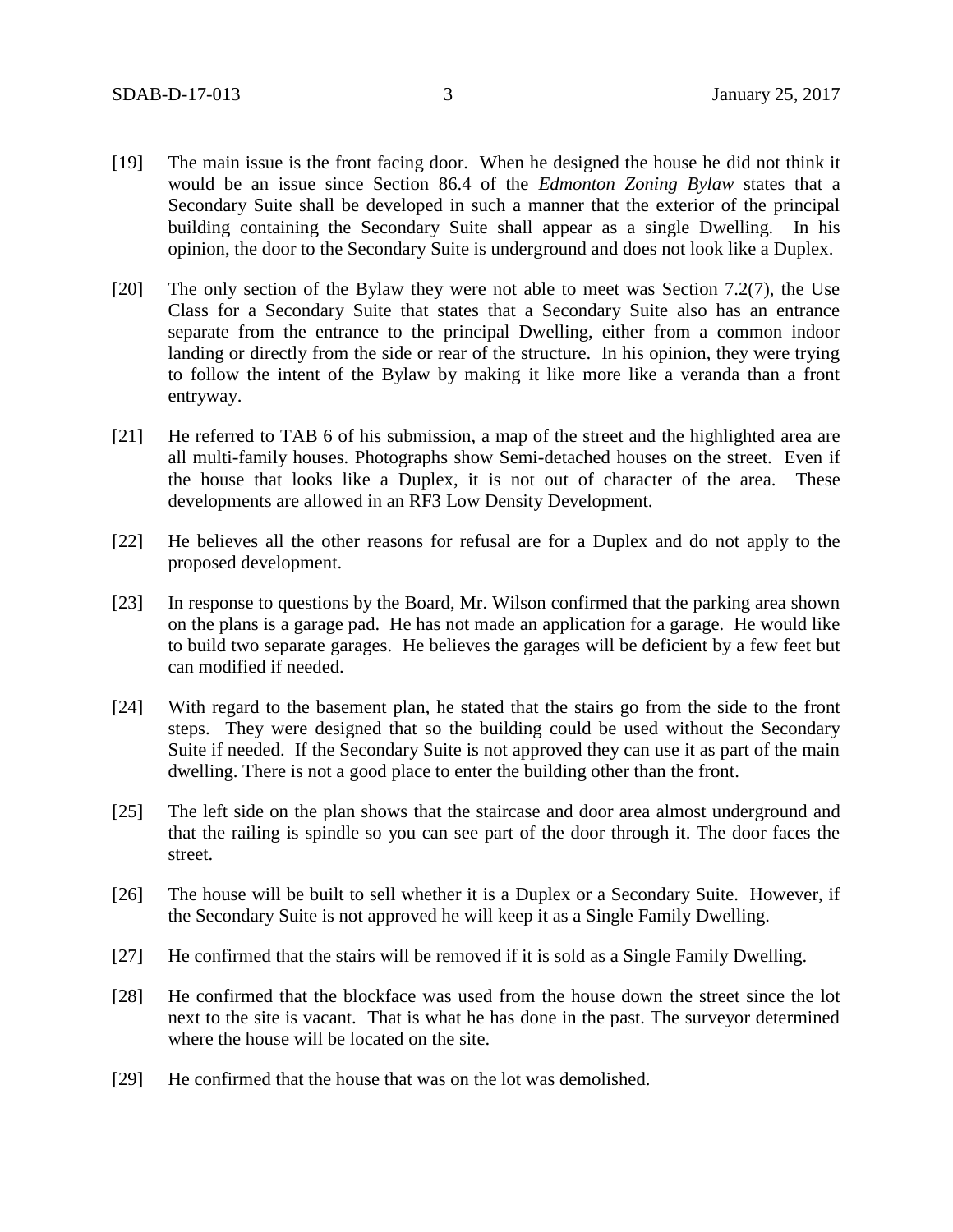### *ii) Position of the Development Officer, Mr. McArthur*

- [30] There is no variance to the front Setback on the principal building or the Secondary Suite application.
- [31] When calculating the front Setback, it must be taken within the general context of the blockface of the abutting lots. Taking all the lots that face the flanking, then take the average of the 2 abutting lots, this ends up creating 2 different range categories when you add the 1.5 metres in either direction. You get a 3 metre radius from the average, 3 metre radius from abutting and take the inside number of those 2 to create the allowable front Setback.
- [32] For the house combo, the lower range number was 7.4 metres. On the site plan to the Setback foundation is 7.4 metres and within the allowable.
- [33] Under the original house application the additional roughly 1.3 metre is a window well, which is below grade feature and does not apply to Section 44.
- [34] The application for a Secondary Suite converted that window into the entrance discussed, and Section 44 lists it as unenclosed steps and treated as a projection and allowed to go 0.6 metres or 2 feet within the allowable Setback.
- [35] With regard to changing the front and if he has variance powers, he stated that to allow the stairs to go down and the projection in the front he can vary Section 44.
- [36] Parking was not a reason for refusal, however, the garage application is under review and parking spaces will be deficient in length by 0.26 metres but that can be fixed.
- [37] The projection versus the setback more fits the category for projection because the setback for items such as eaves, veranda projection into the Setback on the house. The eaves can project 0.6 metres into that.
- [38] The unenclosed step to the Secondary Suite for projections is 0.6 metres to the setback beyond that 7.4 metres setback to 6.8 metres.
- [39] Distance from the front property line to that feature is 0.75 metres.
- [40] If the Applicant builds the development as a Single Family Dwelling the garage will comply.
- [41] Under Schedule 1, Secondary Suites require a separate parking space and can be tandem and 4.88 metres in length.
- [42] He referred to Section 11 and what they are allowed to vary.
- [43] Secondary Suites specifies a separate entry or rear/side entry but not a front entry.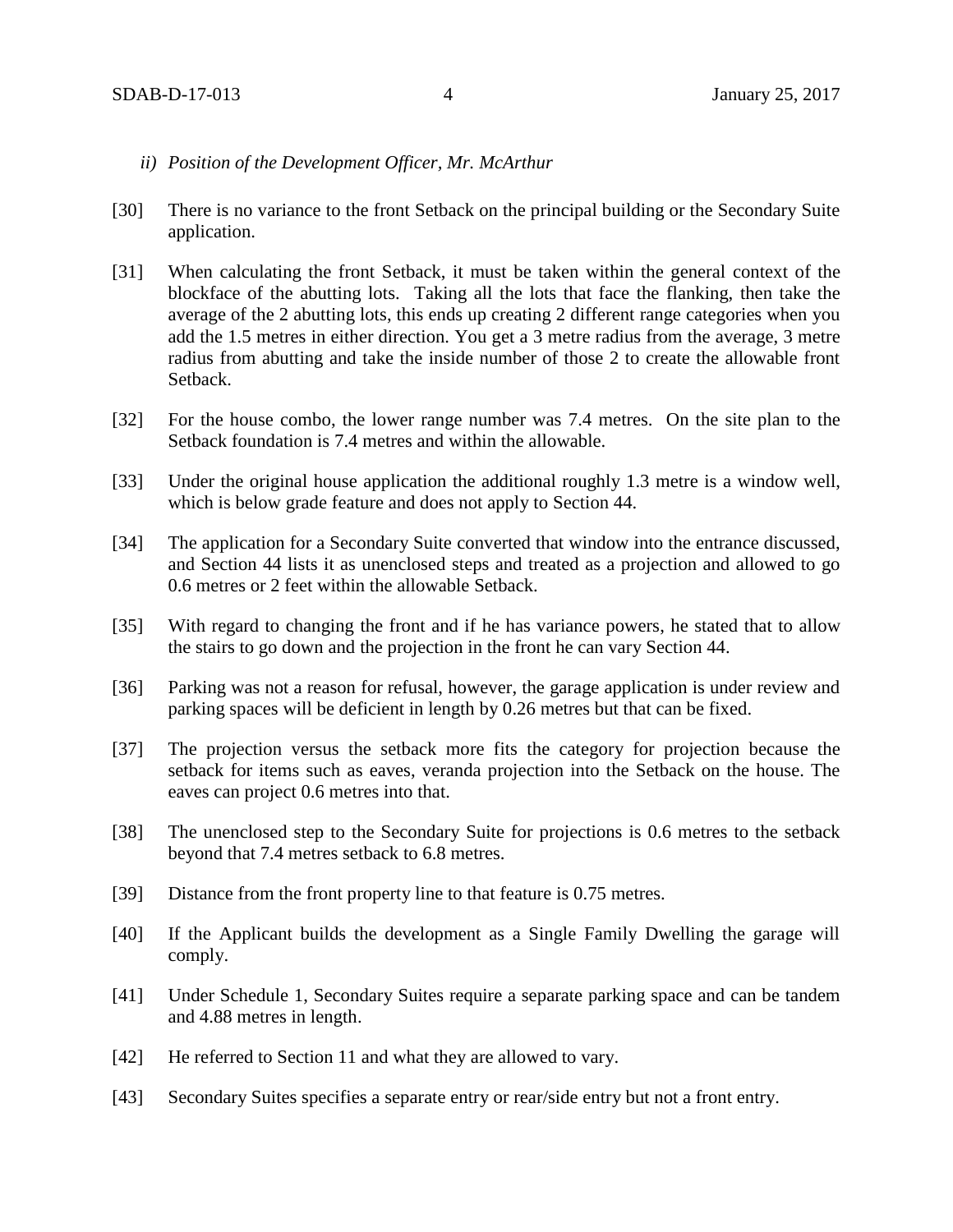- [44] Under the Secondary Suite definition, there must be a separate entrance from other dwellings on the rear or the side.
- [45] The subdivided lot is 347 square metres in size and with a Secondary Suite is required to have 360 square metres.
	- *iii) Rebuttal of the Appellant, Mr. Wilson*
- [46] He was uncertain how to calculate the blockface.
- [47] Even with the projection he believes the development is in compliance with the Bylaw and that should be taken into consideration when looking at the front.
- [48] The blockface of the lot is not above any of the lots on the street.
- [49] With regard to if he will keep the front entryway if there is no Secondary Suite, he stated that he is not aware of any regulations stating that you cannot have a front facing family entryway and no reason not to apply for that since there is no variance needed. He would like to keep that entryway even if a separate application is required.

### **Decision**

[50] The appeal is DENIED and the decision of the Development Authority is CONFIRMED. The development is REFUSED.

#### **Reasons for Decision**

- [51] Based on the plans and the evidence by the Appellant, the proposed development was to have a front entrance and such front entrance is not permitted by definition of a Secondary Suite.
- [52] Under Section 7.2(7), a Secondary Suite means development consisting of a Dwelling located within, and Accessory to, a structure in which the principal Use is Single Detached Housing. A Secondary Suite has cooking facilities, food preparation, sleeping and sanitary facilities which are physically separate from those of the principal Dwelling within the structure. **A Secondary Suite also has an entrance separate from the entrance to the principal Dwelling, either from a common indoor landing or directly from the side or rear of the structure.** This Use includes the development or Conversion of Basement space or above Grade space to a separate Dwelling, or the addition of new floor space for a Secondary Suite to an existing Single Detached Dwelling. This Use does not include Apartment Housing, Duplex Housing, Garage Suites, Garden Suites, Semi-detached Housing, Lodging Houses, Blatchford Lane Suites, Blatchford Accessory Suites, or Blatchford Townhousing. [emphasis added]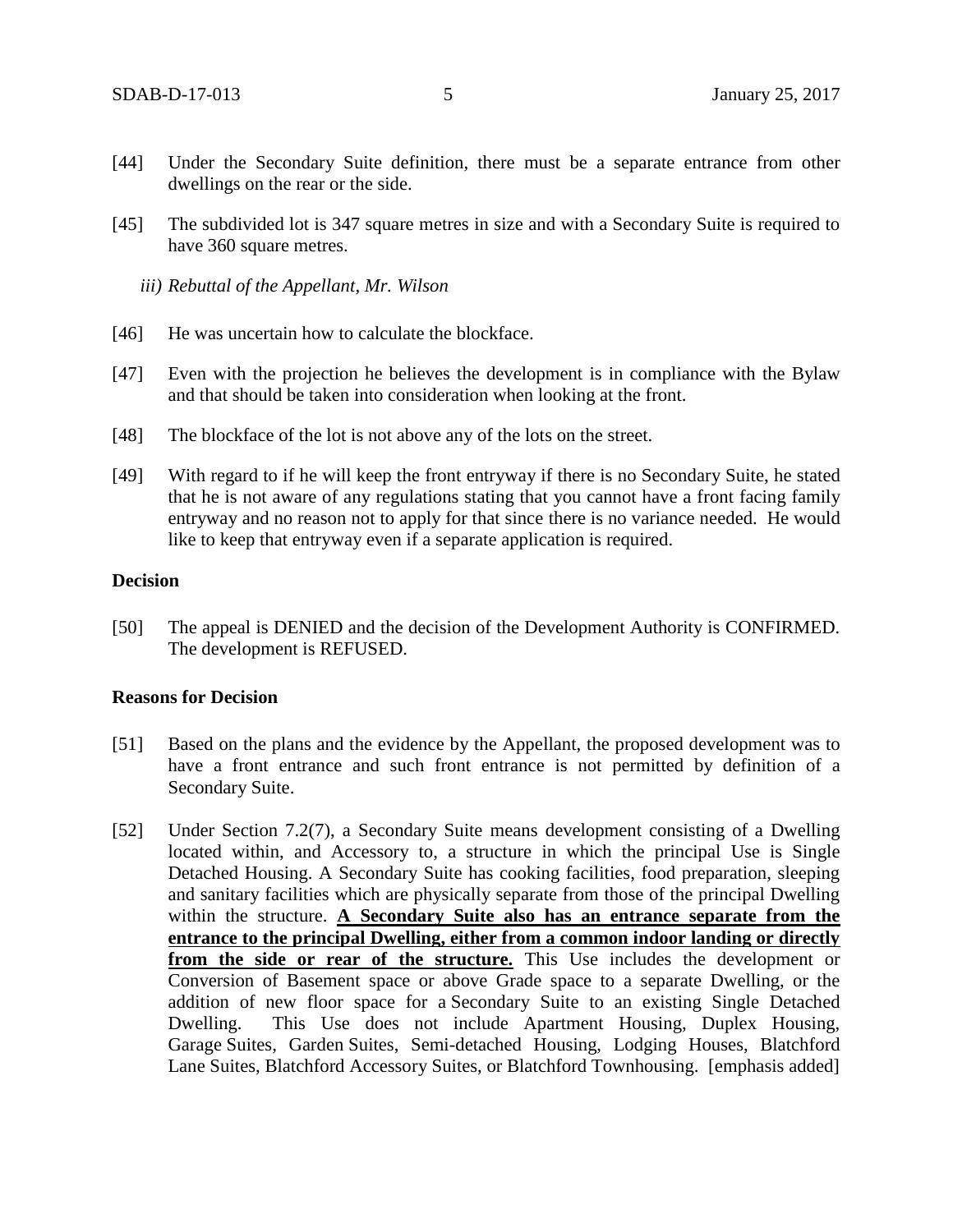- [53] Section 687(3) of the *Municipal Government Act* states in determining an appeal, the subdivision and development appeal board
	- (a) may make an order or decision or issue or confirm the issue of a development permit even though the proposed development does not comply with the land use bylaw if, in its opinion,
		- (i) the proposed development would not
			- (A) unduly interfere with the amenities of the neighbourhood, or
			- (B) materially interfere with or affect the use, enjoyment or value of neighbouring parcels of land,

and

## **(ii) the proposed development conforms with the use prescribed for that land or building in the land use bylaw. [emphasis added]**

- [54] The Board is restricted by the *Municipal Government Act* as cited above in varying the definition of a Secondary Suite and accordingly the appeal is denied.
- [55] The Board accepts the submission of the Appellant that he does not want the development to be classified as a Duplex.

Wington Titlet

Mr. W. Tuttle, Presiding Officer Subdivision and Development Appeal Board